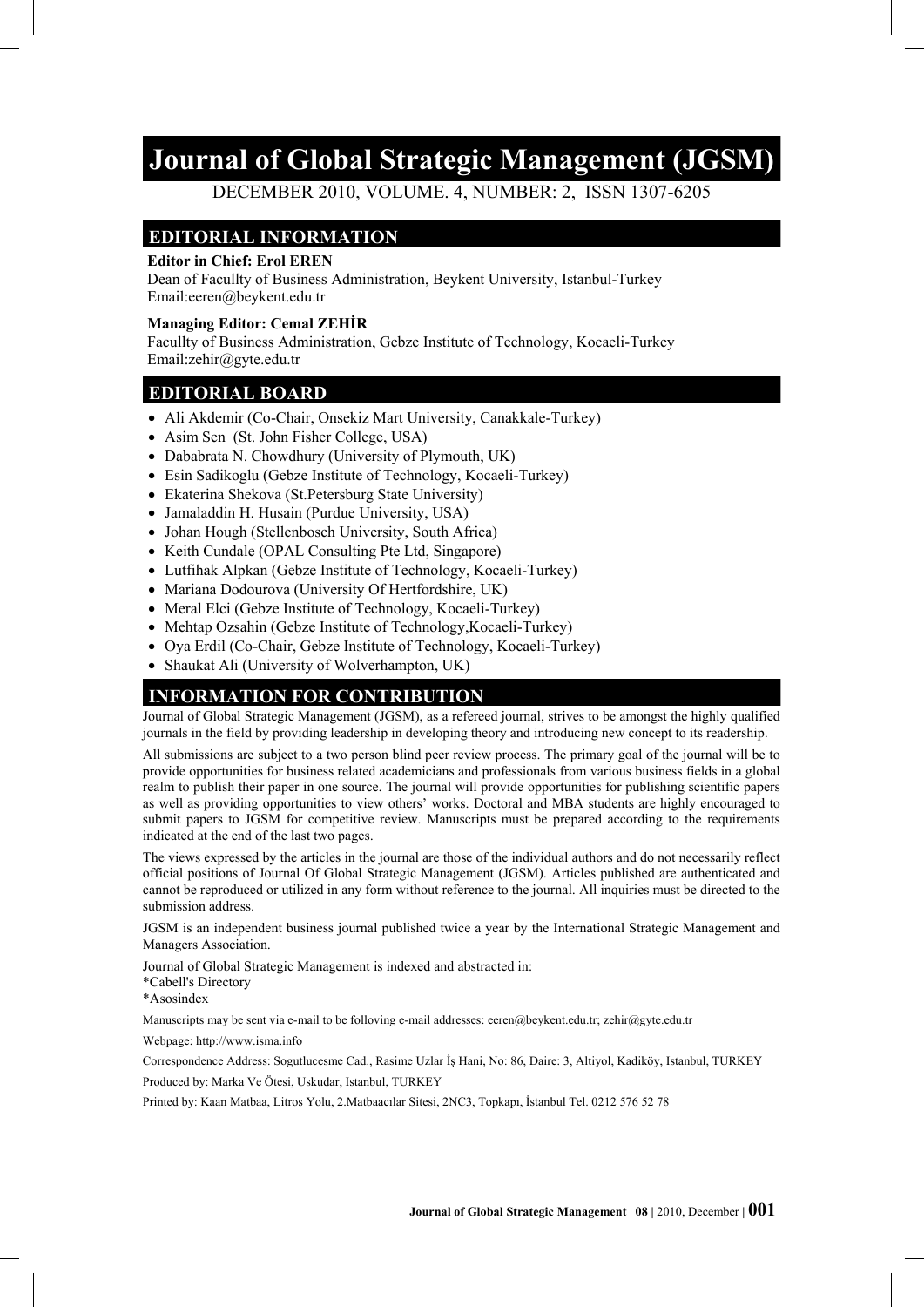# **ADVISORY BOARD&REVIEW COMMITTEE**

- A.Asuman Akdoğan (Erciyes University, Kayseri, Turkey)
- A.Zafer ACAR (Okan University, İstanbul, Turkey)
- Alexander Egorshin (The Nizhny Novgorod Institute of Management and Business, Russia)
- Ali Akdemir (Canakkale Onsekiz Mart University, Çanakkale, Turkey)
- Ali Ekber Akgün (Gebze Institute of Technology, Kocaeli, Turkey)
- Alistair M Brown (Curtin University of Technology, Western, Australia)
- Amar KJN Nayak (Xavier Institute of Management, Orrissa, India)
- Asım Şen (St. John Fisher College, USA)
- Atilla Dicle (Yeditepe University, Istanbul, Turkey)
- Aurea Helena Puga Ribeiro (Fundacao Dom Cabral, Brazil)
- Canan Çetin (Marmara University, Istanbul, Turkey
- Celso ClaudioHildebrand Grisi (University of Sao Paulo, Brazil)
- Cemal Zehir (Gebze Institute of Technology, Kocaeli-Turkey)
- Cengiz Yılmaz (Bogazici University, Istanbul-Turkey)
- Cevat Gerni (Gebze Institute of Technology, Kocaeli-Turkey)
- Ceyhan Aldemir (Dokuz Eylül University, Izmir-Turkey)
- Chien-Chung Nieh (Tamkang University, Taipei Country- Taiwan)
- Con Korkofingas (Macquarie University, Sydney- Australia) Sarajevo, Bosnia)
- Dursun Bingöl (Atatürk University, Erzurum-Turkey)
- Ekaterina Shekova (St.Petersburg State University)
- Enver Özkalp (Anadolu University, Eskişehir-Turkey)
- Erol Eren (Beykent University, Istanbul-Turkey)
- Esin Can Mutlu (Yıldız Technical University, Istanbul-Turkey)
- Esin Sadıkoğlu (Gebze Institute of Technology, Kocaeli-Turkey)
- Eyüp Aktepe (Gazi University, Ankara-Turkey)
- Fahri Karakaya (University of Massachusetts, Dartmouth-USA)
- Fuat Oktay (Beykent University, Istanbul-Turkey)
- Garry L. Adams (Auburn University, USA)
- Gönül Budak (Dokuz Eylul University, İzmir-Turkey)
- Gulruh Gurbuz (Marmara University, Istanbul, Turkey)
- Güneş Zeytinoğlu (Anadolu University, Eskişehir, Turkey)
- Güven Alpay (Bogazici University, Istanbul-Turkey)
- Halil Zaim (Fatih University, Turkey)
- Halit Keskin (Gebze Institute of Technology, Kocaeli, Turkey)
- Hasan İbicioğlu (Süleyman Demirel University, Isparta-Turkey)
- HA-Nguyen (Vietnam National University, Hanoi School of Business, Vietnam)
- Hayat Kabasakal (Bogazici University, Istanbul-Turkey)
- Hisao Fujimoto (Osaka University of Economics, Japon)
- Howard Clayton (Auburn University, USA)
- Hüseyin İnce (Gebze Institute of Technology, Kocaeli, Turkey)
- İnan Özalp (Anadolu University, Eskişehir, Turkey)
- Jamaladdin H. Husain (Purdue University, USA)
- Lutfihak Alpkan (Gebze Institute of Technology, Kocaeli-Turkey)
- $\bullet$  Mariana Dodourova (University Of Hertfordshire, UK)
- Mehmet Barca (Sakarya University, Sakarya, Turkey)
- Musa Pınar (Pittsburg State University, Pittsburg-USA)
- Neil Bechervause (Swinburne University of Technology, Melbourne- Australia)
- Nigar Cakar (Izzet Baysal University, Bolu-Turkey)
- Ömür Özmen (Dokuz Eylül University, İzmir-Turkey)
- $\bullet$  Oya Erdil (Gebze Institute of Technology, Kocaeli, Turkey)
- Özlem Özkanlı (Ankara University, Ankara-Turkey)
- Pauline Magee-Egan (St. Johns University, USA)
- Refik Culpan (Pennsylvania State University, Harrisburg, USA)
- Refika Bakoğlu (Marmara University, Istanbul, Turkey)
- Salih Zeki İmamoğlu (Gebze Institute of Technology, Kocaeli, Turkey)
- Selim Ilter (St. John Fisher College, USA)
- Sergei Mordovin (International Management Institute St. Petersburg, Russia
- Shamsul Nahar Abdullah (Northen University of Malaysia, Aman, Malasia)
- Sharan L. Oswald (Auburn University, USA)
- Shaukat Ali (University of Wolverhampton, Shropsire, Great Britain)
- Sonja Petrovich Lazarevic (Monash University, Victoria-Australia)
- Stanislav Poloucek (Silesian University, Opava, Czech Republic)
- Subodh Bhat (San Francisco State University, San Francisco, USA)
- Tanses Gülsoy (Beykent University, İstanbul, Turkey)
- Uğur Yozgat (Marmara University, İstanbul, Turkey)
- Zoltan Veres (Budapest Business School, Budapest, Hungary)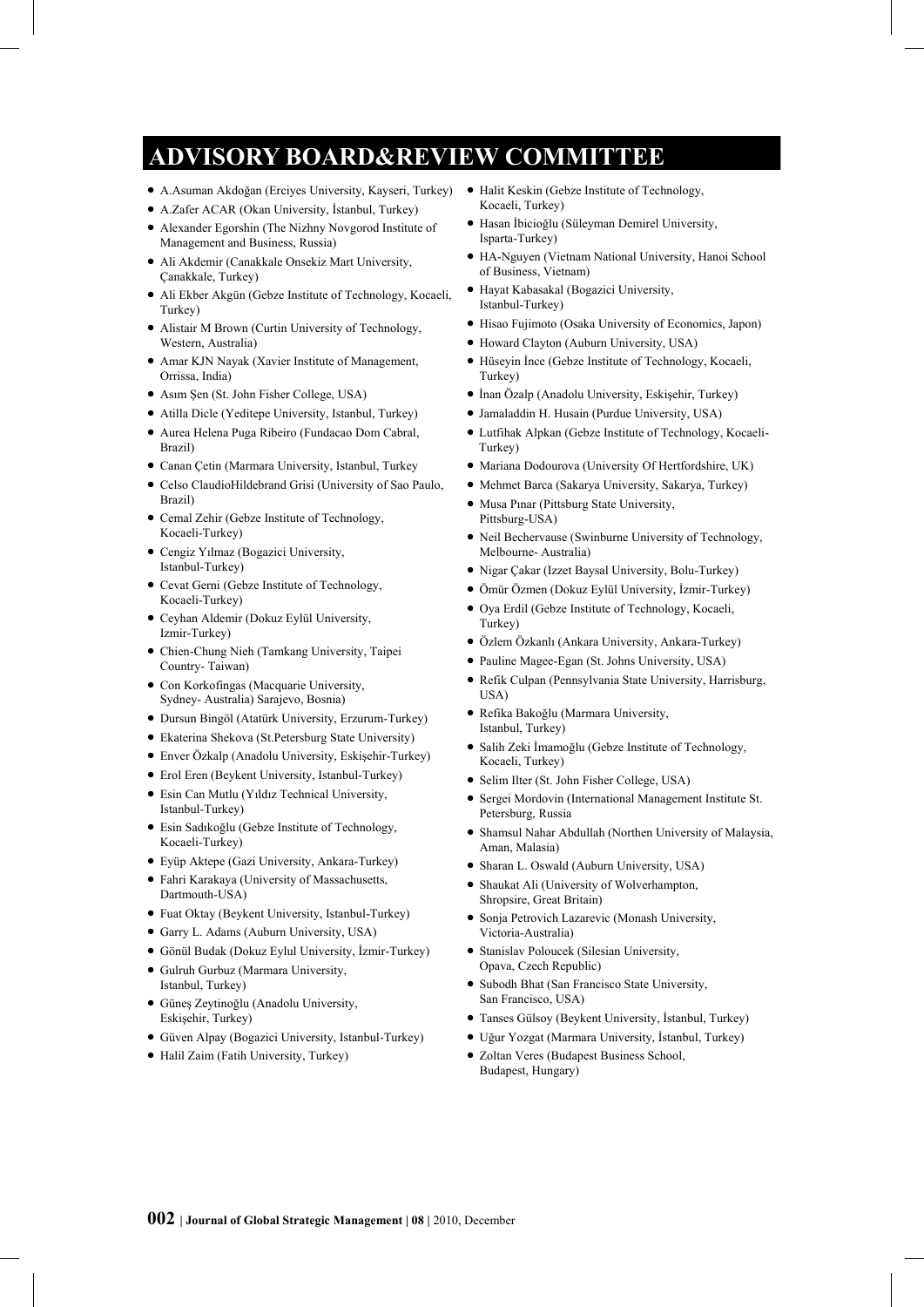## *Dear Readers and Academicians,*

*We are happy to present to you the December 2010 edition of the Journal of Global Strategic Management. With this new edition the Journal completes its fourth year. Each year we are glad to report that we are able to expand our readership and network of contributors worldwide.* 

*The Journal of Global Strategic Management, a biannual journal open to a wide range of topics with implications for business strategy and virtually all possible methods of inquiry, is now indexed in some of the major international databases, among them Cabell's Directory of the US and Emerald Group Publishing of the UK. The world-renowned Emerald gives a link to our Journal and indexes the Proceedings of the International Strategic Management Conference. Hence, this year Emerald is included as one of the partners of the Seventh International Strategic Management Conference.* 

*In 2011 we will hold the Seventh International Strategic Management Conference in Paris, France, between the dates of June 30-July 2, 2011, at the Millennium Hotel Paris Opera. In 2010 the conference took place in St. Petersburg, Russia, where 160 papers were presented from 33 different countries. We are expecting this number to grow larger in 2011.* 

*I would like to invite our readers to the Seventh International Strategic Management Conference. The papers presented at the Seventh International Strategic Management will be offered opportunities for publication in the Journal. We are especially interested in submissions to both the Seventh International Strategic Management Conference and the Journal for applied research studies as well as theoretical contributions. As a final note regarding the Journal, I would like to add that submissions are reviewed by two referees, and the review process usually takes around six months. Manuscript guidelines may be accessed through the Journal's Web site of [www.isma.info.](http://www.isma.info/)* 

*As the Chairman of the Conference and Editor-in-Chief of the Journal, I would like to take this opportunity to express my deep appreciation to the editors of the Journal, members of the Conference Organizing Committee, our referees, our regional coordinators in various parts of the world, and our readers. All of you have our best wishes for a happy and healthy New Year.* 

*Erol Eren, Ph.D. Editor-in Chief*